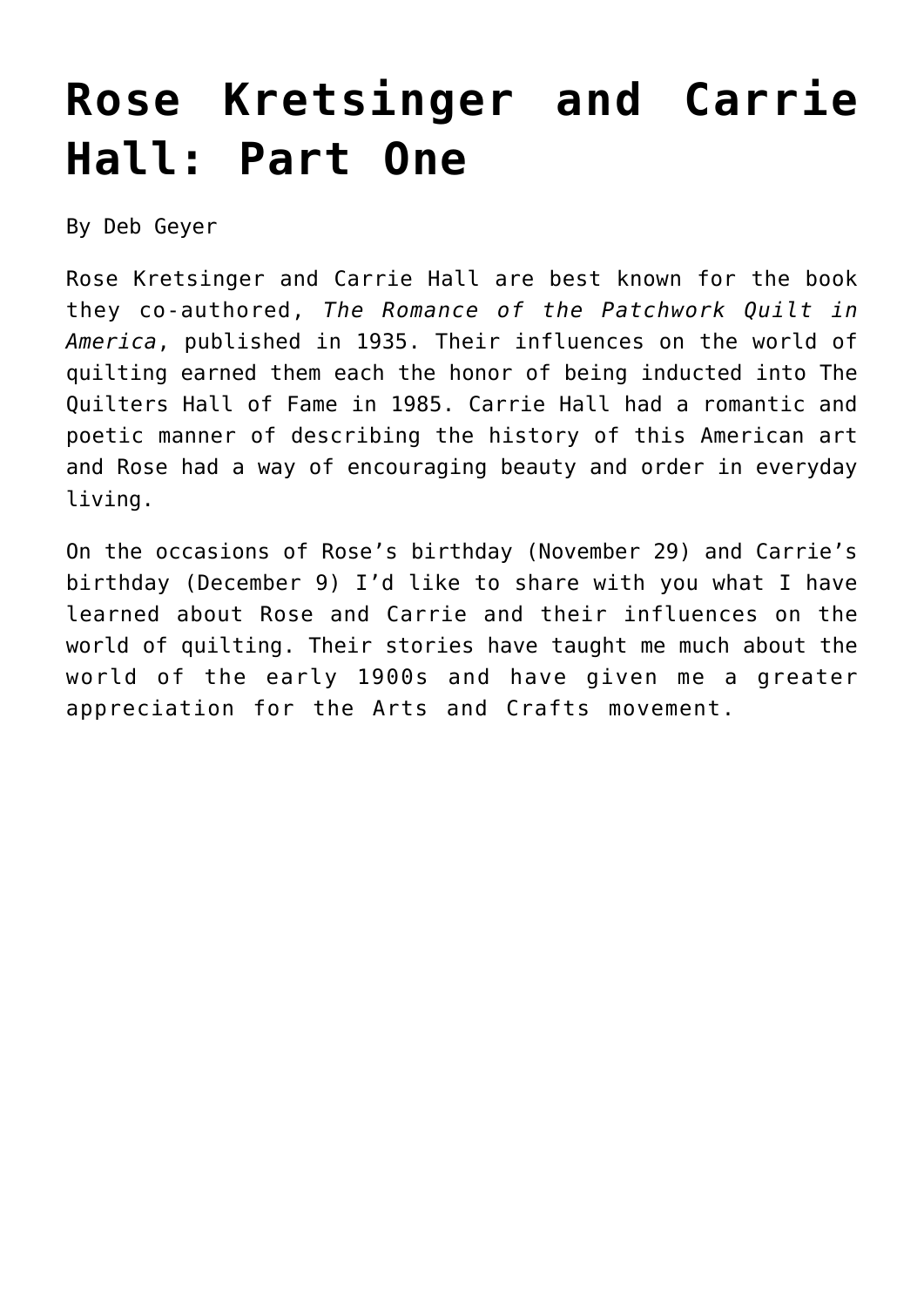

Rose Kretsinger Rose Francis Good was born November 29, 1886. Growing up in Abilene, Kansas, Rose was surrounded by creative people. Her mother painted china. Her grandfather made pottery and built carriages. Her grandmother was a quilt maker. An Emporia Gazette article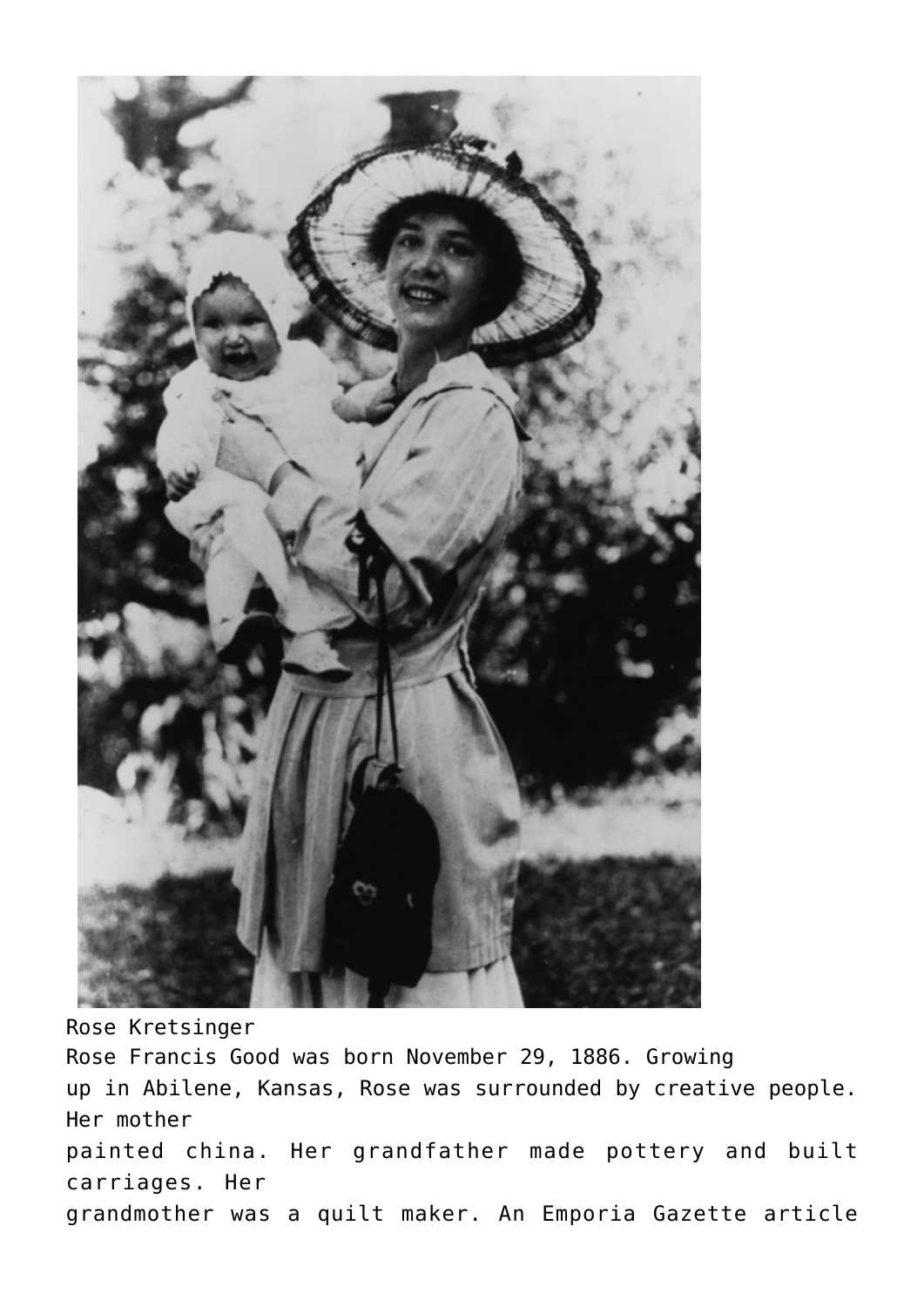reported Rose as saying her grandmother taught her to make her first stitches on a quilt, but she said that she abandoned the craft as soon as the lessons were over. However disinterested she may have been in quilting, her early years were full of creativity and adults that encouraged her creativity. After graduating from high school, Rose went to Chicago to work on a degree in design at the Art Institute of Chicago. The program at the Art Institute placed emphasis on the Arts and Crafts movement which promoted traditional craftsmanship using simple forms based on nature. Followers of the arts and crafts movement sought to create a style based on simplicity of design, quality of craftsmanship, attention to detail and integration of art into everyday life. Rose graduated with honors from this program. Over the next six years she designed fabric for Marshal Field Department Store, designed jewelry, taught at the Art Institute, and studied Architecture in Europe for a year.

At the age of 28, Rose retired from her design career, moved to Emporia, Kansas and married William Kretsinger, a well-todo widower who was an attorney as well as a rancher. They raised two children, William and Mary Amelia. Rose kept busy adding beauty to their family's home and the ordinary objects it contained. She did cross stitch, petit point, embroidery, and appliqué. During the Colonial Revival, Rose took up quilting at the age of forty. That year, 1926, Rose made three quilts, Snow Crystals, Democrat Rose, and Antique Rose. While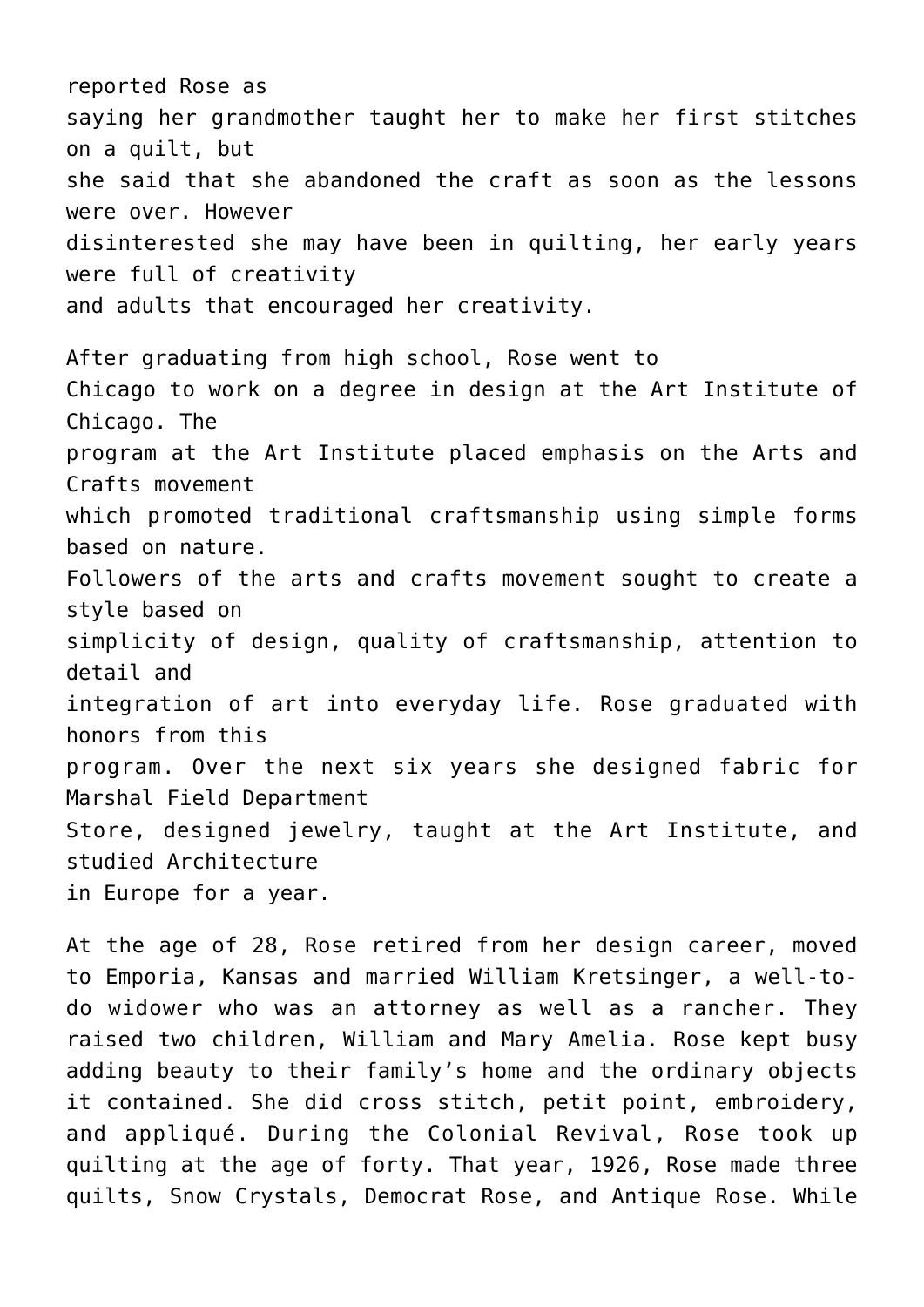they were all based on traditional patterns, Rose's artistic skill and professional competence gave the quilts a distinct sophistication.

As she continued her quilting, Rose ignored commercial trends, focusing instead on quilts of the past. The patterns and kits of the day resulted in a predictable product; a quality Rose criticized. "Women are depending more upon the printed pattern sheet to save time and labor. These, having been used time and again, often become very tiresome." Rather than buying her patterns from magazines, she found most of her ideas in old quilts, borrowing family heirlooms from friends and sketching museum quilts. Her quilts honor the accomplishments of those who came before her and are evidence that her philosophy to study the work of others was practically applied to her own work.

The success of Rose's quilts lies in her reworking of the old designs. With her design background she knew how to reorganize compositions to focus attention, how to use color and value, and how to use quilting to add line. Rose's unique combination of traditional standards and modern design earned her local and national fame as she won prizes in contests from Lyon County, Kansas to New York City. Rose did all the hand appliqué work on her quilts. She designed and laid out the quilting but hired others to do the hand quilting.

Rose would occasionally accept payment for quilt designs, but she did not have a business. Her daughter Mary said, "All she did was for the joy of doing it. She had unlimited energies for passing patterns and help around to other quilters."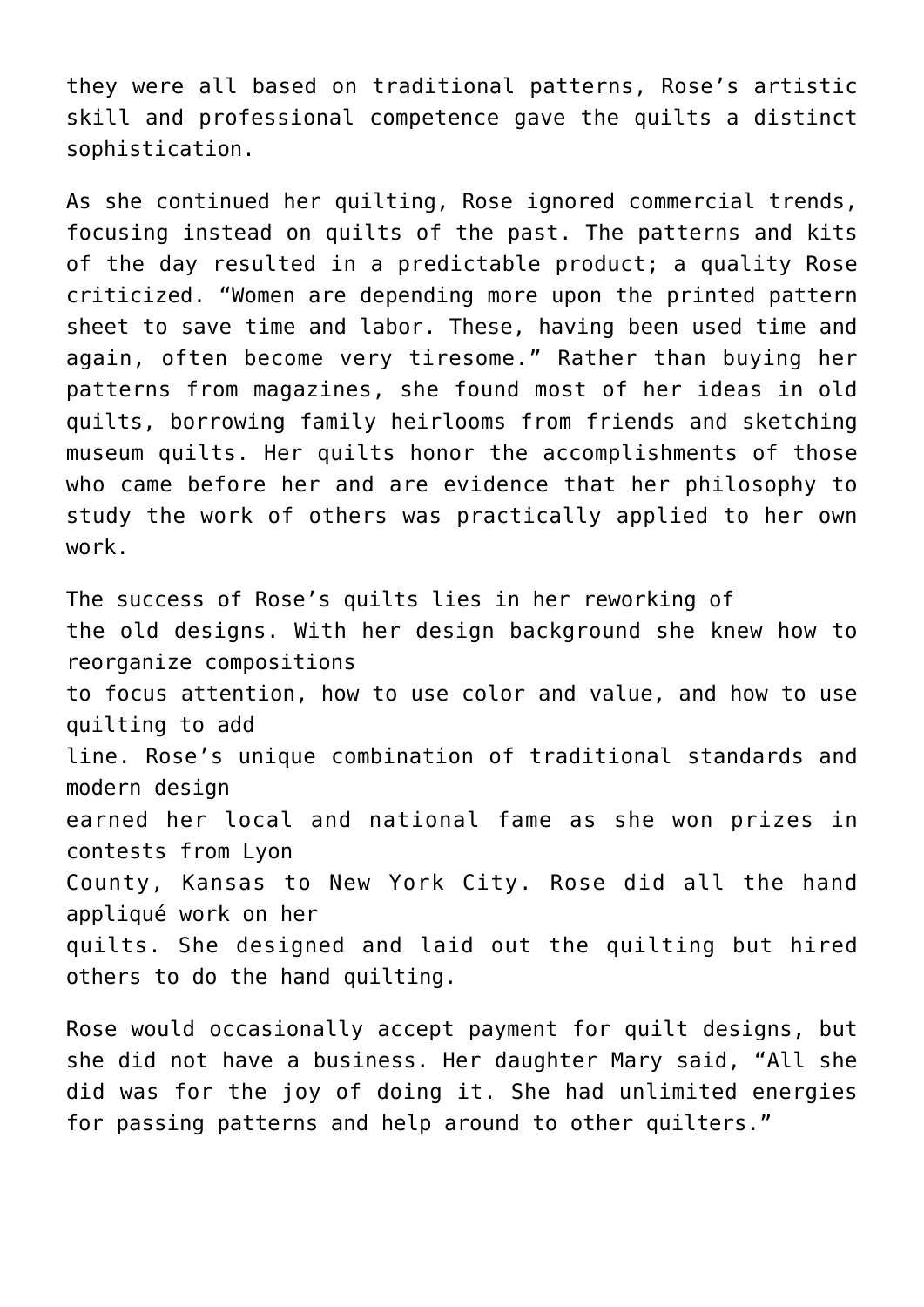## The Romance of the **Patchwork Duilt** in America



For her part in *The Romance of The American Quilt*, Rose wrote Part III, "Quilting and Quilting Designs". Rose dedicated this section to her mother, Anna Gleissner Good. This section includes a short history of quilting and goes into detail on quilting designs. She expressed discontent with the commercialization of quilting in her day, which she felt lowered its sincerity and individuality as a needle art. Rose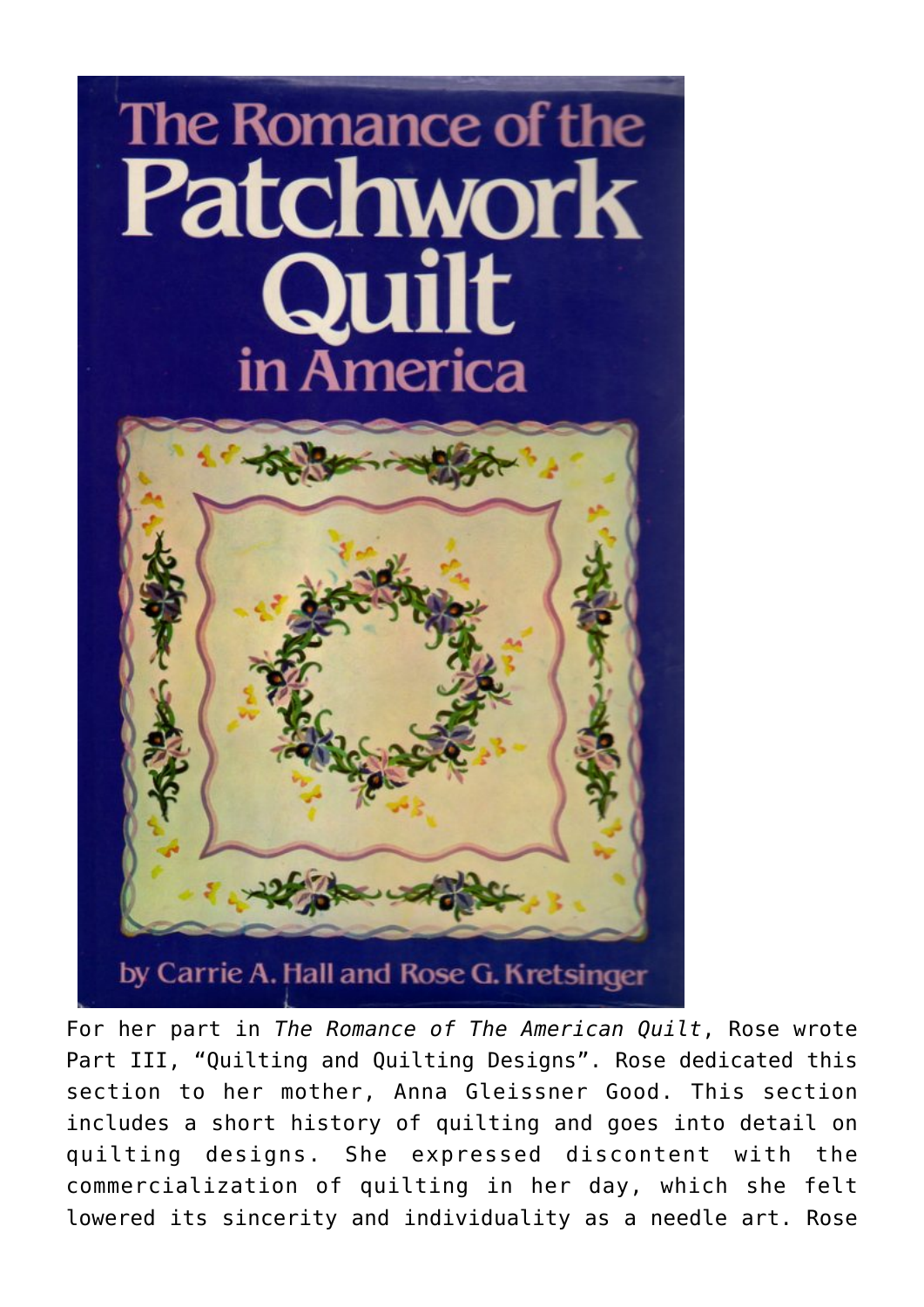promotes quilting as valuable for the display of individual taste and self-expression.

"It has been said by different disinterested people: 'Why spend so much time and labor making new quilts and worrying about designs when you already have a number which are never used?' Perhaps it is for the same reason which prompts the planting of flowers in the alley, back of the garden fence, or the landscaping of our gardens in places seen only by a few; because of our love for beauty and regard for order in everyday living. It is in us and must come forth and become a material artistic expression."

Rose suffered a paralyzing stroke sometime before her death in 1963. During the 15 years before her death, Rose had spread *Paradise Garden*, the last quilt she finished, on her bed only on special occasions. But when she was confined to bed after her stroke, she asked her daughter Mary to put it over her. The quilt was needed to bring her joy. Rose had written, "We are always well repaid in making something lovely, for 'A thing of beauty is a joy forever.'" Rose died June 23, 1963 in Wichita, Kansas, at the age of 76.

In 1971 her daughter donated twelve quilts made by Rose to the Spencer Museum of Art at the University of Kansas.

**Selected Quilts:** Click on the quilt titles to see photos on the Spencer Museum of Art website.

*[Indiana Wreath](https://spencerartapps.ku.edu/collection-search#/Object/11177)*[,](https://spencerartapps.ku.edu/collection-search#/Object/11177) 1927- This quilt was inspired by a quilt used for the frontispiece of the early editions of Marie Webster's book, *Quilts: Their Story and How to Make Them*, published in 1915. Made by Elizabeth J. Hart, the original *Indiana Wreath* quilt has inspired many excellent quilters to create their own interpretations of the challenging design.

*[Orchid Wreath](https://spencerartapps.ku.edu/collection-search#/Object/15209)*, 1928- Rose's daughter, Mary, said she saw a Coca Cola poster with orchids on it in a local soda fountain. She asked her mother to make an orchid quilt for her bed. Rose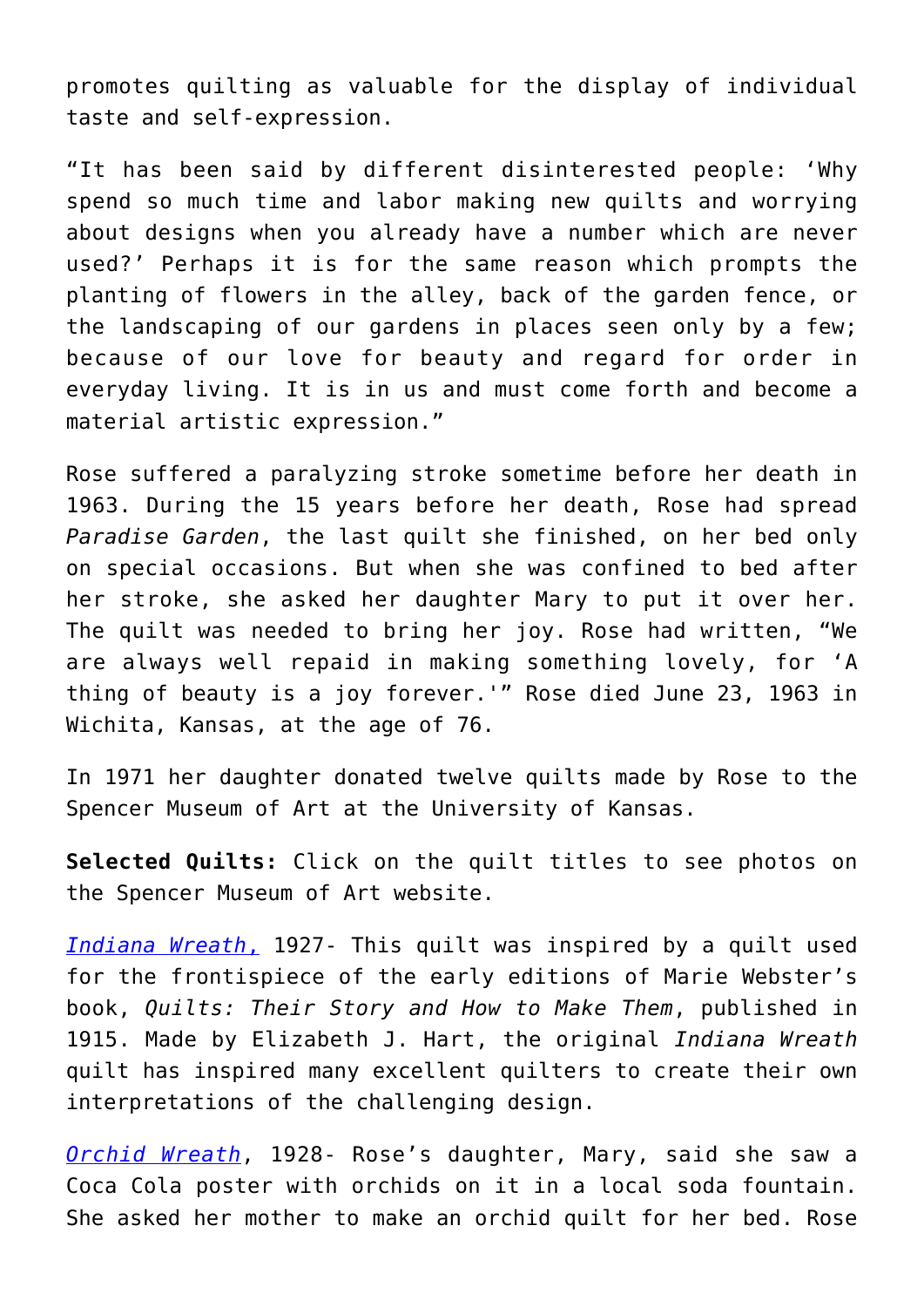asked for the poster and used it as a design source for the quilt. This is the only quilt that Rose made with an original design and was included in the exhibit *America's 100 Best Quilts of the 20th Century* at the International Quilt Festival in 1999.

*[Paradise Garden](https://spencerartapps.ku.edu/collection-search#/Object/11182)*, 1946- Rose designed and appliqued this masterpiece, inspired by a quilt made in 1857 by Arsinoe Kelsey Bowen, which was illustrated in Ruth Finley's book, *Old Patchwork Quilts and the Women Who Made Them*. This was Rose's last quilt.

## **Selected Reading:**

Brackman, Barbara. "Rose Kretsinger." *The Quilters Hall of Fame: 42 Masters*. Minneapolis, MN: Voyageur Press, 2011.

Brackman, Barbara, Jennie A Chinn, Gayle R Davis, Terry Thompson, Sara Reimer Farley, Nancy Hornback. *Kansas Quilts & Quilters.* Lawrence, Kansas, University of Kansas Press, 1993.

Carter, Hazel. "Evolution and New Revelation: The Garden Quilt Design." *Blanket Statements*, American Quilt Study Group, no. 71 (Winter 2003).

Gregory, Jonathan. "The Joy of Beauty: The Creative Life and Quilts of Rose Kretsinger." Uncoverings, American Quilt Study Group, Vol 28 (2007).

Hall, Carrie A., and Rose G. Kretsinger. *The Romance of the Patchwork Quilt in America*. Caldwell, ID: The Caxton Printers, Ltd., 1935.

Leman, Bonnie. "Two Masters: Kretsinger & Stenge." *Quilter's Newsletter Magazine*, no. 128 (January 1981).

"Rose Kretsinger, Appliqué Artist." *Quilter's Newsletter Magazine*, no. 97 (December 1977) (Interview with daughter Mary